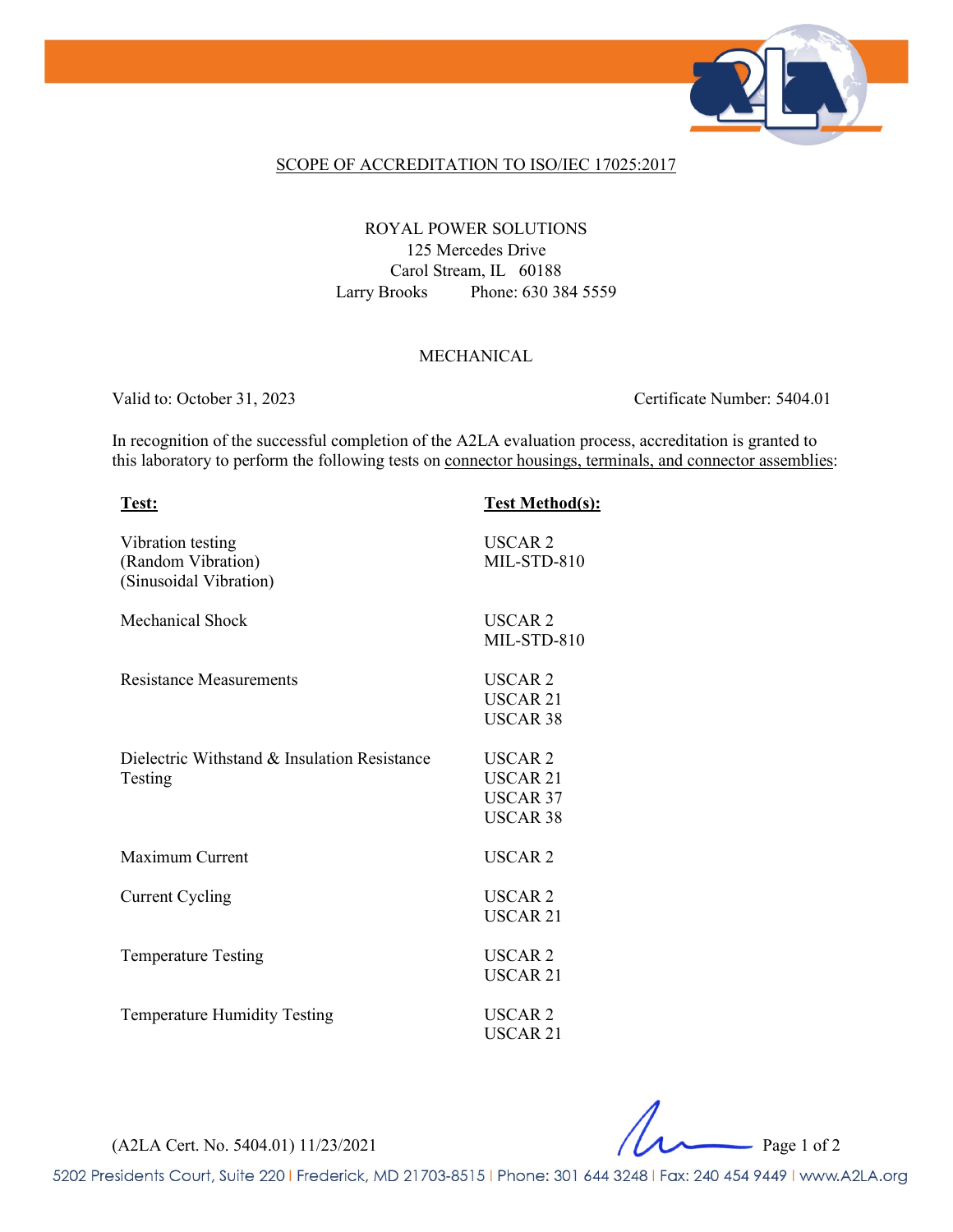| Test:                        | <b>Test Method(s):</b> |
|------------------------------|------------------------|
| <b>Thermal Shock Testing</b> | USCAR <sub>2</sub>     |
|                              | USCAR 21               |
|                              | <b>USCAR 38</b>        |
| <b>Fluid Susceptibility</b>  | USCAR <sub>2</sub>     |
| Voltage Drop                 | USCAR <sub>2</sub>     |
|                              | USCAR <sub>21</sub>    |
| Force Testing                | USCAR 21               |
|                              | USCAR <sub>2</sub>     |
|                              | USCAR 38               |
|                              | <b>USCAR 25</b>        |
|                              | USCAR 37               |
| Cross Sectional Analysis     | <b>USCAR 21</b>        |
|                              | USCAR 38               |

 $(A2LA$  Cert. No. 5404.01) 11/23/2021